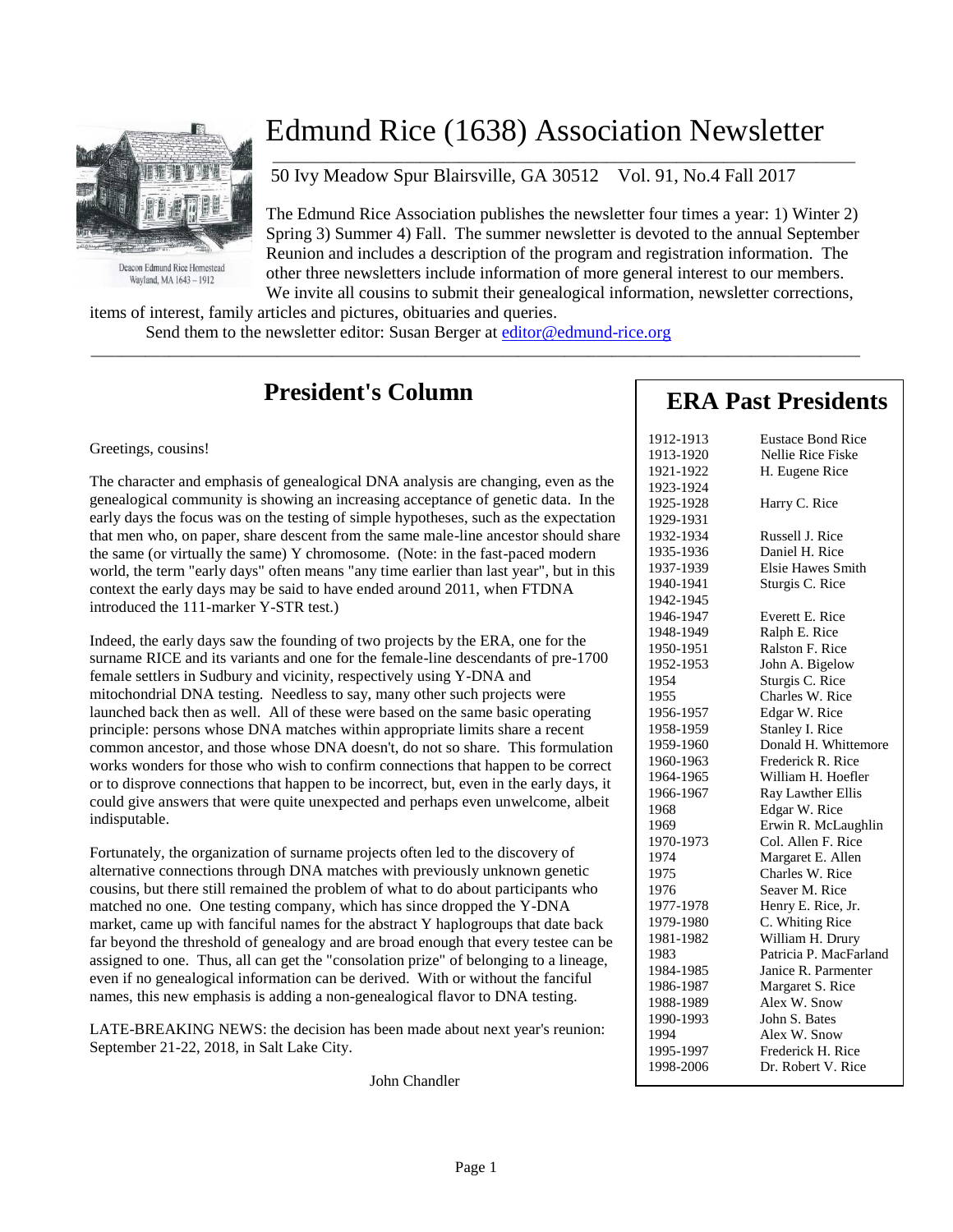## **Edmund Rice (1638) Association Newsletter**

**Send your articles, newsletter corrections, member news, your children or grandchildren's births, obituaries, family items of interest and any queries etc. to the newsletter editor**:

Susan R. Berger email: [editor@edmund-rice.org](mailto:editor@edmund-rice.org)

## **Membership**

The Edmund Rice (1638) Association, Inc. is governed by a Board of Directors, of at least five members, elected at the annual reunion and meeting, usually held on a weekend in September.

Descendants of Edmund Rice were holding reunions as early as 1851, but it was not until 1912 that the Association was formed and officers elected. Incorporation under Massachusetts law took place in 1934.

Membership is open to anyone who claims to be a lineal descendant of Edmund Rice. Rigorous proof is not required and many members have been able to ascertain their pedigree only after access to the books and files of other members. Spouses are also eligible for membership.

| Annual dues, payable September 1, are: |  |
|----------------------------------------|--|
|                                        |  |
| Renewals:                              |  |
| Under 80 years of age\$ 20.00          |  |
|                                        |  |
| Life membership\$300.00                |  |
| (single payment)                       |  |

**Checks Payable to**: EDMUND RICE (1638) ASSN., INC.

#### **Membership Mailing Address:**

Susan R. Berger 50 Ivy Meadow Spur Blairsville, GA 30512

#### **Membership Email Address:**

*[srberger@bellsouth.net](mailto:srberger@bellsouth.net)*

#### **Address Corrections**:

The Post Office now forwards mail for 12 months if a member has submitted a forwarding address to the post office. The post office also returns the forwarding address to the association for a .75 fee. If a member has no forwarding address or 12 months forwarding has expired the post office returns the mail for a fee. Return postage and re-mailing postage costs the Association nearly \$1.75 per copy.

*Your help with this is greatly appreciated.*

#### **Inside This Issue**

| Officers/Directors    | p. 3  |
|-----------------------|-------|
| <b>ERA</b> Database   | p. 4  |
| <b>Annual Meeting</b> | p. 4  |
| In Memory             | p. 6  |
| New Members           | p. 7  |
| In Celebration        | p. 8  |
| <b>Books for Sale</b> | p. 9  |
| Membership Form       | p. 10 |
|                       |       |

### **EDITOR'S COLUMN**

### *SECOND NOTICE*

**12**

During the spring Board of Directors meeting, we discussed the current cash flow deficit. One reason for the large deficit is that the charges for 2016 reunion attendees did not cover the full costs of meals and due to the fact that the association has not raised dues to keep up with mounting costs and also the actuarial unsoundness of the lifetime membership charge.

After much discussion, it was moved, seconded and passed unanimously to raise the annual dues to \$20 (\$10 for seniors) and to raise the fee for a life membership to \$300, all as of the 2017-2018 dues year, but not applying to any dues already paid.

Susan Berger

Website

Edmund Rice (1638) Association *info@edmund-rice.org*

# **-2013 Officers www.edmund-rice.org**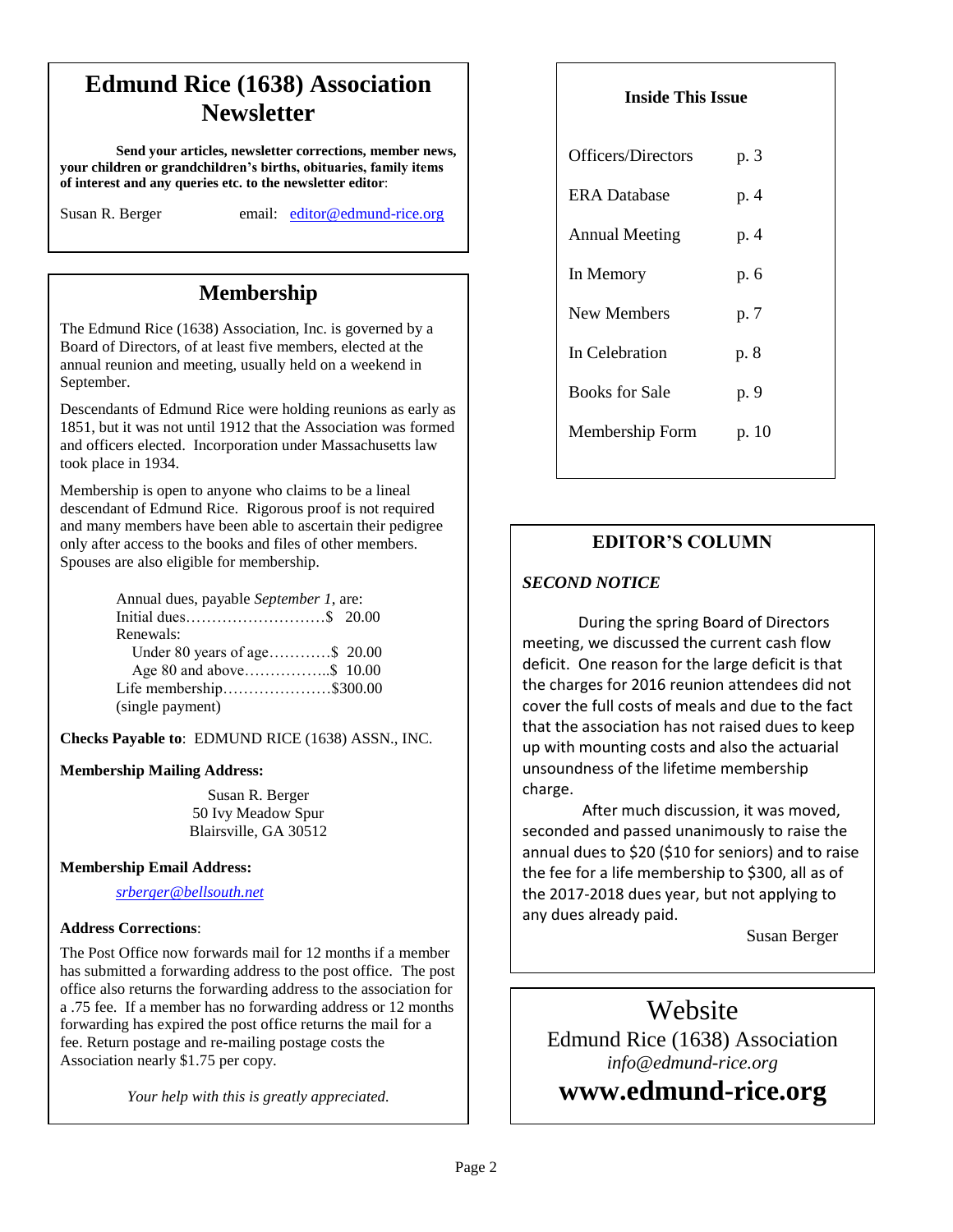## **2017 - 2018 Officers**

**President, John F. Chandler** 183 Prospect Hill Rd., Harvard, MA 01451 *[john.chandler@alum.mit.edu](mailto:john.chandler@alum.mit.edu)* 

**Vice President & Webmaster, Brian C. Rice** 28 Bedford St #16, New York, NY 10014 [Bchar.rice@hotmail.com](mailto:Bchar.rice@hotmail.com)

**Vice President for Arrangements, Dale C. Gunn** 94 Washington St, Hudson, MA 01749 [dcgunn@gmail.com](mailto:dcgunn@gmail.com)

**Treasurer & Book Custodian, Michael A. Rice** 201 Old Post Road, Wakefield, RI 02879 [rice@uri.edu](mailto:rice@uri.edu)

**Recording Secretary, Kathleen H. Bond** 31 Billings Rd No. Stonington, CT 06359 bond k@mitchell.edu

**Historian, George W. King** 4216 Exbury Ln Williamsburg, VA 23188 [gking5@cox.net](mailto:gking5@cox.net)

**Membership, Susan R. Berger** 50 Ivy Meadow Spur Blairsville, GA 30512 (706) 970-0801 [srberger@bellsouth.net](mailto:srberger@bellsouth.net)

 **DNA Project, Dr. Robert V Rice** 12A Woodview Drive, Falmouth, MA 02540 (508) 548-4960 [rvrbarre@verizon.net](mailto:rvrbarre@verizon.net)

## **2017 – 2018 Directors**

**Newsletter Editor, Susan R. Berger** 50 Ivy Meadow Spur Blairsville, GA 30512 [editor@edmund-rice.org](mailto:editor@edmund-rice.org)

**Beth McAleer,** [mcaleerb@bc.edu](mailto:mcaleerb@bc.edu)

**Doyle L. Rice,** [drice@arbor.edu](mailto:drice@arbor.edu)

**Timothy L. Sanford**  [timothy.l.sanford@sympatico.ca](mailto:timothy.l.sanford@sympatico.ca)

**Katrtina Rice Schmidt,**  [katrice@pacbell.net](mailto:katrice@pacbell.net)

**Wendolin E. Wesen,** [crwesen@aol.com](mailto:crwesen@aol.com)

**Ruth M. Brown***, DIRECTOR EMERITA*

EDMUND RICE (1638) ASSOCIATION NEWSLETTER

Published Winter, Spring, Summer and Fall by the Edmund Rice (1638) Association

The Edmund Rice (1638) Association 183 Prospect Hill Rd Harvard, MA 01451 was established in 1851 and incorporated in 1934 to encourage antiquarian, genealogical, and historical research concerning the ancestors and descendants of Edmund Rice who settled in Sudbury, Massachusetts in 1638, and to promote fellowship among its members and friends.

\_\_\_\_\_\_\_\_\_\_\_\_\_\_\_\_\_\_\_\_\_\_\_\_\_\_\_\_\_\_\_\_\_\_\_\_\_\_\_\_\_\_\_\_\_\_\_\_\_\_\_\_\_\_\_\_\_\_\_\_\_\_\_\_\_\_\_

The Association is an educational, non-profit organization recognized under section  $501(c)$  (3) of the Internal Revenue Code.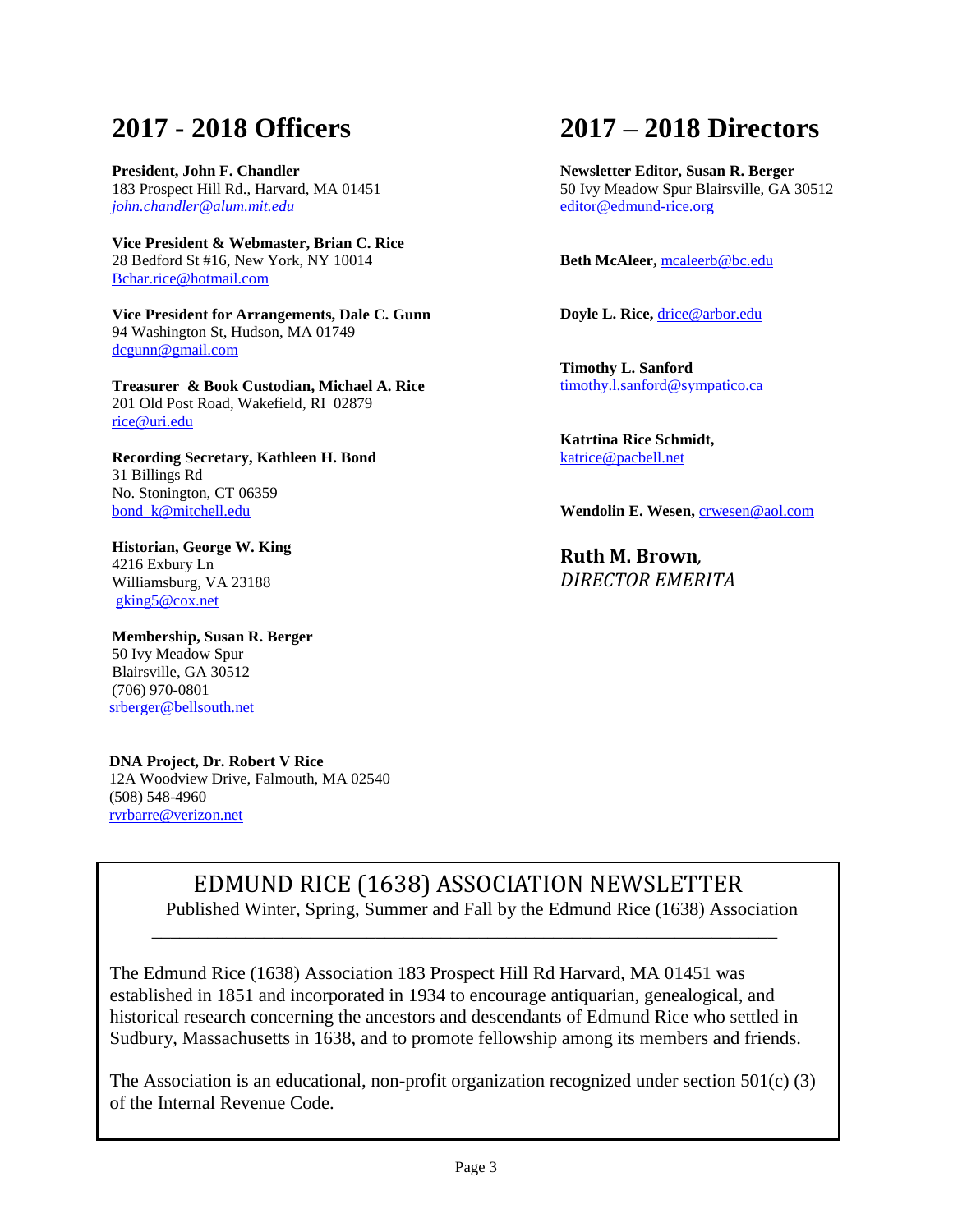## **ERA Database**

Our computer database has been and will continue to be essential for DNA studies for Edmund Rice descendants and the descendants of other early Sudbury families. We need your continuing support. If you have not submitted your family line to us, why wait any longer? Have Questions? Contact our Historian at: *[gking5 @ cox.net](mailto:gking5@cox.net)*

## **Nine-Generation Rice Database Available on CD**

Your Board of Directors (BoD) agreed that we would offer the nine-generation report and database to our members (only). The BoD approved a charge of \$10 plus \$5 shipping and handling postpaid for a CD-ROM containing both documents. Please order from the Treasurer by sending a request for the CD-ROM, your name and mailing address and a check or money order for \$15 to:

#### **Michael Rice 201 Old Post Rd Wakefield, RI 02879-3908**

The BoD placed three caveats on the distribution of these documents:

- 1) The information is copyrighted by the Edmund Rice (1638) Association and is restricted to the personal use of association members.
- 2) The CDs will be available only to Association members who agree to its terms of use.
- 3) The Association master database is an ongoing effort through September 2017. If you find any documentable errors, please let us know!

## **Edmund Rice (1638) Association Annual Meeting September 23, 2017 Sheraton Framingham Hotel**

About 30 members of the Association gathered at 9:00 am at the Sheraton Framingham for the informal part of the annual meeting, with opportunities for general discussion, getting acquainted with newly met cousins, comparing notes on mutual ancestors, and perusing the publications we have on hand. At 9:40, President John Chandler opened the formal part of the meeting by welcoming the assembled cousins and outlining the day's schedule. Next, Treasurer Michael Rice gave a talk outlining some of the early history and politics of Framingham and the roles played by various descendants of Edmund Rice. After that, John Chandler presented a statistical view of the Association and the descendants of Edmund Rice as seen in our genealogical database. At the end of the morning session, all those present gathered at the front of the room for a group photo.

After a buffet luncheon, we heard a very interesting talk given by Dr. Caitlin Hopkins of Harvard University entitled "The Spirit of 1775: Massachusetts Civilians in the Revolutionary War", laying out some of the hardships undergone by the population as a result of having a war fought on their homeland and displaying some of the enduring evidence of the response to these hardships.

After that presentation and a short break, the meeting convened at 1:50 PM to conduct the business of the Association, with John Chandler presiding.

It was moved and seconded to dispense with the reading of the 2016 Annual meeting minutes, so voted.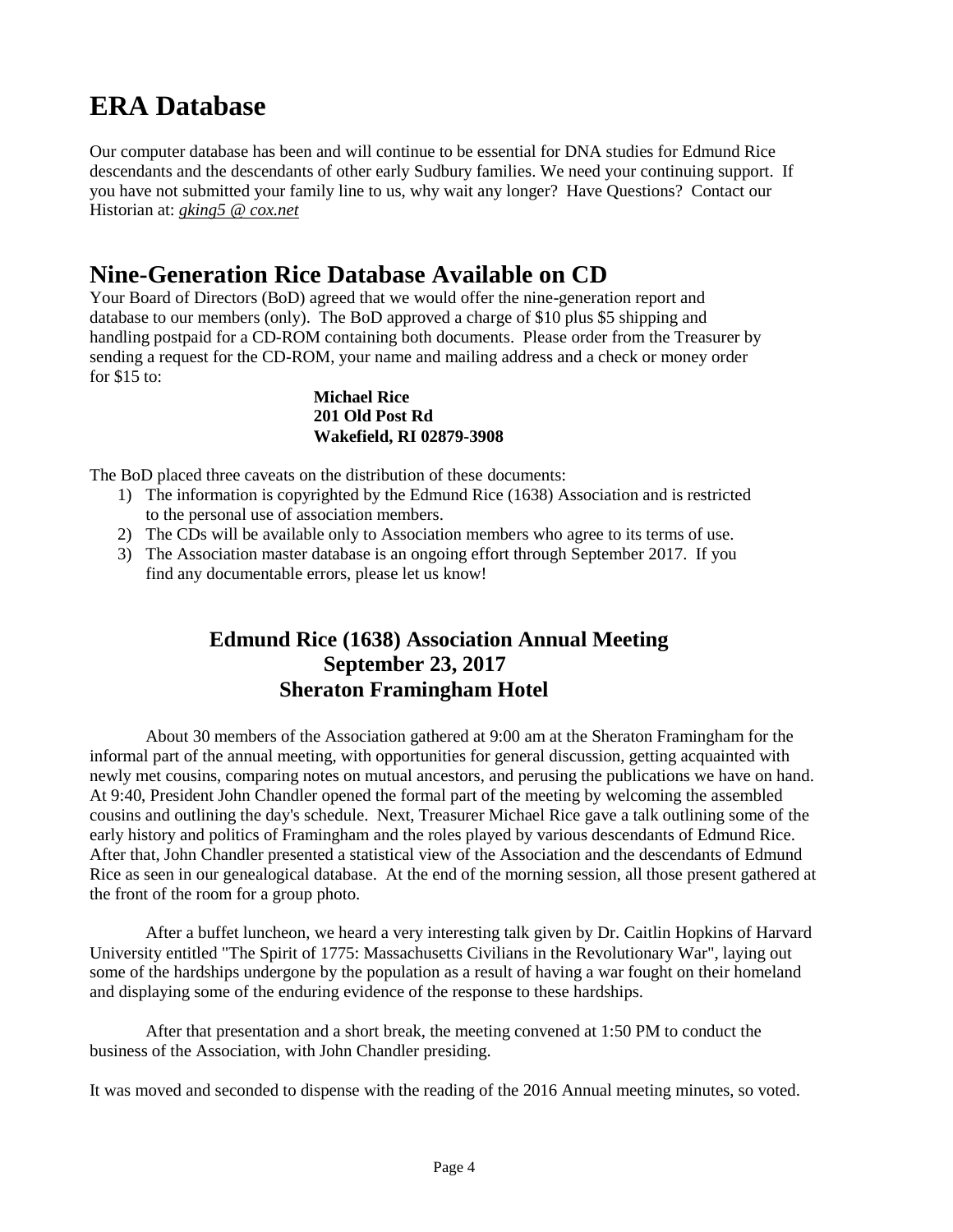Treasurers Report:

Of the past five years, four have shown a deficit, and this past year marked the largest deficit. However, by unusual circumstances, much of the income from the 2016 reunion, which would normally not have been counted until the reunion was over, was instead counted beforehand, thereby augmenting a surplus in the balance sheet for the previous year and aggravating the deficit for the year just concluded. It was moved and seconded to accept the Treasurer's report, so voted.

Membership Report: Current membership totals: 232 annual members and 150 lifetime members.

The traditional door prizes were awarded: Youngest Member - Brian Rice Oldest Member - Richard Rice, Brian and Michael Rice's father Longest Distance - Carol Rice, San Francisco, CA

| <b>Book Custodian Report:</b>                           |    |
|---------------------------------------------------------|----|
| Sales of publications in the past year were as follows: |    |
| 1970 Registry CD-Rom                                    |    |
| <b>Heartbeat of History</b>                             | 2  |
| We Sought the Wilderness                                | 6  |
| Rice Supplement 2 #1                                    | 3  |
| Rice Supplement 2 #2                                    | 3  |
| 2016 CD-Rom                                             | 21 |
| <b>Mountain Fortitude</b>                               | 1  |
| Ward's Rice Family $+$ Supplement 1                     | 5  |

We still have plenty of books safe and sound at Michael Rice's house, discussion on putting CD info onto a memory stick or online to download for a price.

Michael Rice has 20 2017 - 9 generation CD's – 3 for door prizes and 17 to sell.

Attendance at this year's meeting:

- 24 on Bus Tour
- 27 at dinner Friday

35 at Reunion

There was discussion of the bus tour and a suggestion of making the owner of the property containing the Rice homestead marker an honorary member.

The Nominating Committee reported a slate of officers and directors to the Association, as follows.

| John Chandler President |                                 |
|-------------------------|---------------------------------|
| <b>Brian Rice</b>       | Vice President                  |
| Dale Gunn               | Vice President for Arrangements |
| Michael Rice            | Treasurer                       |
| Kathy Bond              | Secretary                       |
| George King             | Historian                       |

Directors:

Susan Berger Beth McAleer Doyle Rice Timothy Sanford Katrina R Schmidt Wendy Wesen No other nominations were made from the floor. It was moved and seconded to elect the slate by acclamation, so voted.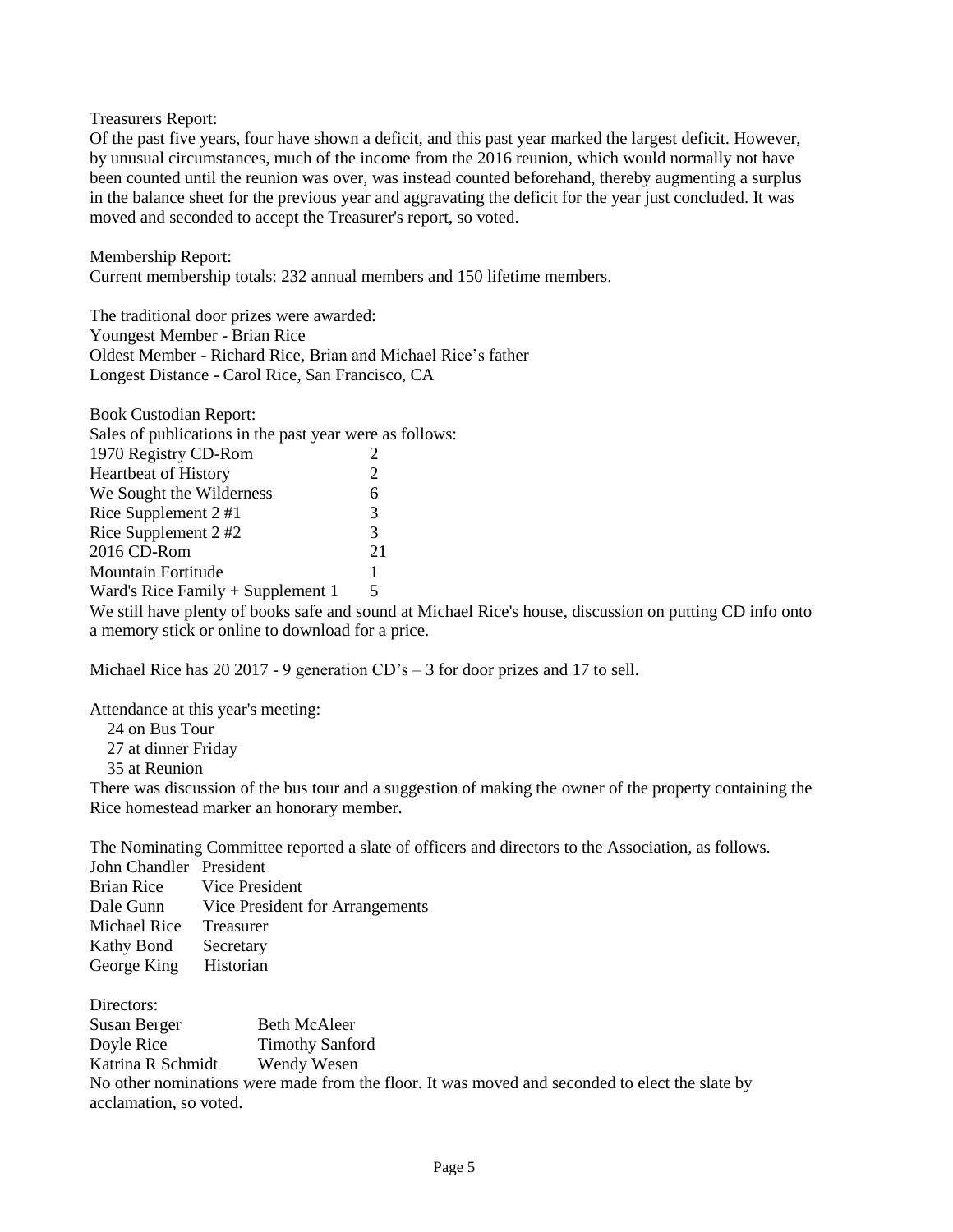Next year's meeting was announced - it is to be held the weekend of September  $15<sup>th</sup>$  or  $21<sup>st</sup>$  in Salt Lake City, Utah. Some discussion followed.

Database Reports:

George King's reports showed 249,000 persons in the master database, with the addition of 6 files and 2 reports added during the past year.

John Chandler reported 260,278 persons in his database, including 20,297 pending changes and additions and 11,071 new persons to be added to the master database. 192,590 total changes and additions were sent to George who included them in the master database. In the past year George has added 13,443 changes to the master database. At the present time John and George are working on the annual reconciliation of the two versions.

#### DNA Report:

Robert Rice gave a short report. The Y-DNA project has 31 different groups, plus many other members not yet having found a match. The largest group is Group 1, comprising 83 descendants and presumed descendants of Edmund Rice. The mtDNA project has much stricter membership criteria and has only 3 groups and 20 members in all. In the last year one participant has been added to the mtDNA project, while about 20 have been added to the Y-DNA project. There are two companies that do Y-DNA testing, Family Tree DNA and YSEQ.

A moment of silence was observed in memory of the departed cousins.

The annual meeting adjourned at 2:40 pm.

## *Memorial Gifts*

Consider donating to the Edmund Rice Association in memory of a loved one

**IN MEMORY** Please join me saying a final goodbye to the members and/or their family members that we have lost.

Evelyn Jensen passed away on April 17, 2008 in Ogden, IA

Warner F (Bill) Smith, age 91, passed away on January 16, 2016 – he was the son of Elsie Hawes Smith - Former ERA President (1937-1939). Member Cheri Smith reported his passing.

Jane Armbruster – born 1926 passed away March 27, 2016

Barbara O'Neill – born December 14, 1921 passed away on April 26, 2016

Martha McLaughlin – born 1931 passed away on April 9, 2016

Janice Vanlysel's husband Marvin Vanlysel born Nov. 29, 1934 passed away August 07, 2014 Janice and Marvin's grandson Andrew James Anderson born April 23, 1988 passed away Sept. 25, 2016 Janice's brother David Walter Starkweather born Sept. 11, 1935 passed away May 25, 2017.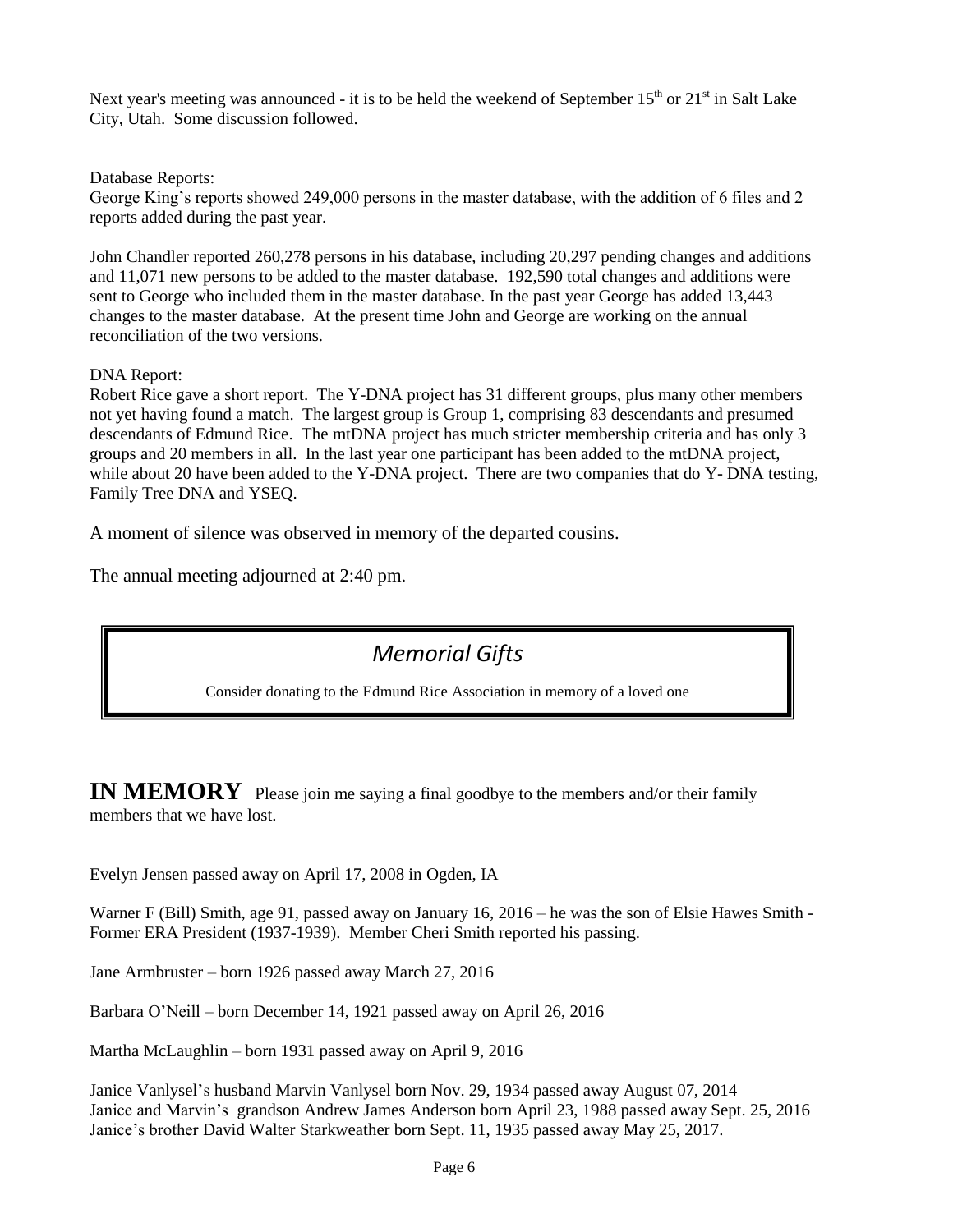Elizabeth Alcorn lost her husband David J Alcorn born Feb. 18, 1931 passed away Sept 25, 2015 in Worcester, MA.

Alda Naomi Long Hopperstad born April 03, 1929 passed away February 23, 2016 in Lincoln, NE.

Bernadine Cascarano lost her husband of 70 years, Anthony John Cascarano born July 02, 1925 passed away Jan. 22, 2017 in Lake Forest, IL.

Grace Virginia Rice, age 92, born April 25, 1924 passed away April 12, 2017 in Brooklyn Center, MN. Grace was preceded in death by her parents Kenneth and Ruth Rice and her brother Kenneth Rice Jr.

Kay Forsythe lost her favorite genealogist, her husband Warren L "Tuck" Forsythe born June 07, 1944 passed away June 01, 2017 in Ellensburg, WA.

Lucile Evangeline Witzeman Rice, age 91, born Dec.06, 1925 passed away Aug. 11, 2017 in Rochester, NY. She was preceded in death by her husband Rev. James A Rice. She will be missed by her siblings, grandchildren, great grandchild and sons Donald (Melissa), Stephen (Anneclaire) and Douglas Rice.

#### **NEW MEMBERS in- 2017**

| Susan Woolford       | Suzanne Swanson         | <b>Christopher Proctor</b> | Julie Proctor              |
|----------------------|-------------------------|----------------------------|----------------------------|
| Jacquelyn Ruiz       | Ray H Rice              | Marcia Sanford             | William S Rice             |
| Robert Hook          | Patricia Hook           | Melissa Currier            | <b>William Dalley</b>      |
| Patricia VanHoose    | <b>Thomas Gidley</b>    | Margery Zeller             | Jennifer Martin            |
| Collen Rice          | Mary Robison            | Jerald Rice                | Charles R Stone Jr         |
| Elspeth Belair       | Perry Bent              | Philip R Rice              | Lynn G Rice                |
| <b>Richard King</b>  | Clyde Perry             | <b>James Perry</b>         | Priscilla Foss             |
| <b>Riley Wilson</b>  | <b>Suzanne Burchett</b> | Lynn Miess                 | Arlene Wooten              |
| Mary Shaw            | Kimberlee Byrne         | Lynn T Rice                | <b>Todd Hubbard</b>        |
| <b>Robert R Rice</b> | Virgil Hart             | Paul D Rice                | Paul S Rice                |
| Vicki Meadows        | <b>Cindy Robinett</b>   | Susan Gould                | Peter Newbould             |
| Matthew E Rice       | Sue Anne Park           | Nancy Lennoff              | Andrea Weider              |
| Carlene Gnath        | Susan Bachman           | Adolph Johnson Jr          | Mary E Berry               |
| Peggy Dunne          | Janet Rice              | Andrea Warkentin           | Ann Warkentin              |
| Phillip R Rice       | Robert T Rice           | Danielle Pray              | John Frybort               |
| Carol L Rice         | John C Rice Jr          | <b>Cyndee Tully</b>        | <b>Ernest Clements III</b> |

#### **NEW LIFE MEMBERS -2017**

David S Anderson William R Wesen

Mildred T Rice Morgan L Kernohan William R Drury Jeffry S Rice

### **MEMBERS MAKING ADDITIONAL CONTRIBUTIONS**

Lois A Hess Wendy Wesen R Craig Rice Daniel M Rice Elizabeth Alcorn Marie Negrelli

#### **MARRIAGES**

Doyle L Rice and Janet L Wolfinger were married on June, 10, 2017 in Jackson, MI.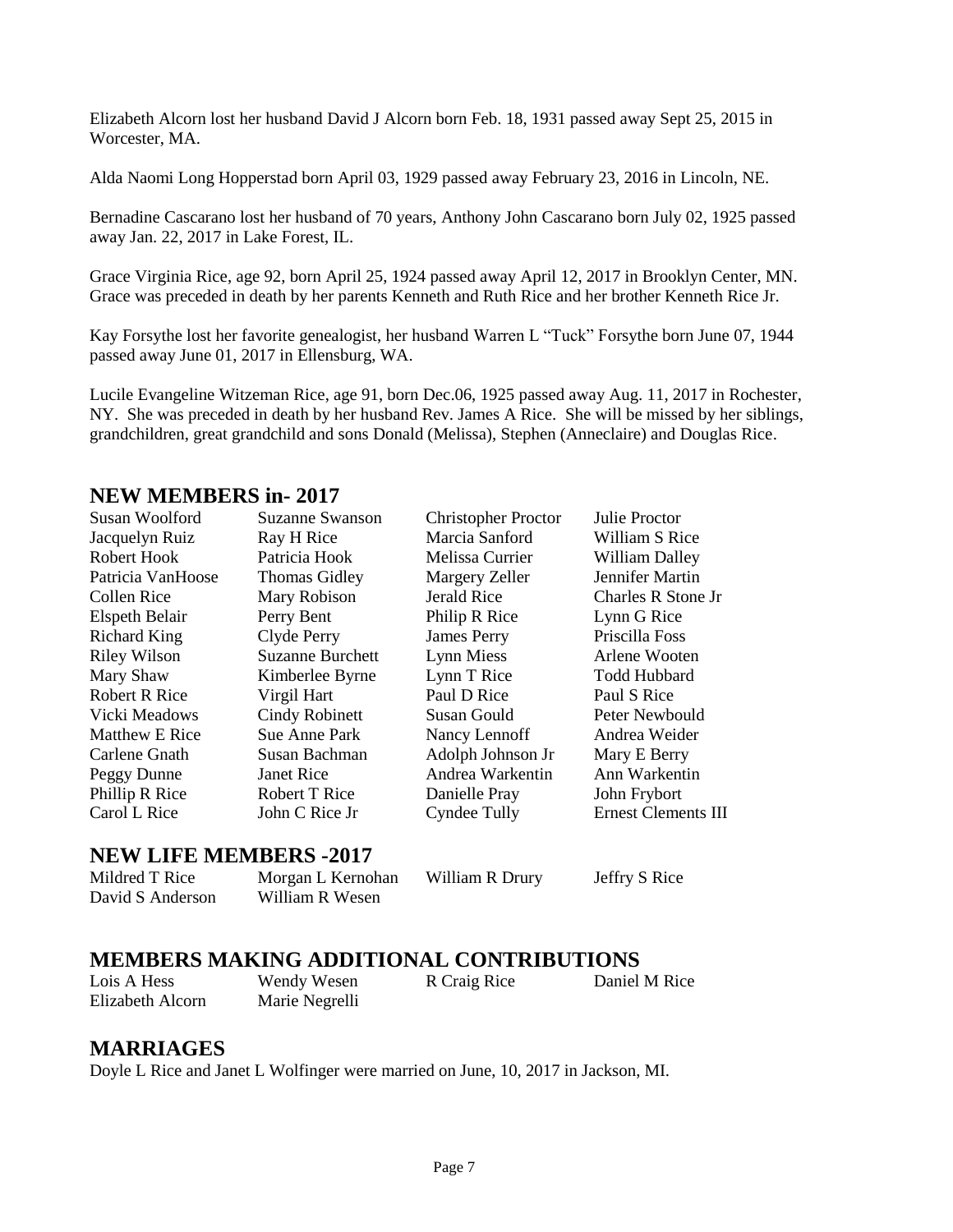## **IN CELEBRATION**  "HAPPY BIRTHDAY TO YOU" – "HAPPY BIRTHDAY DEAR COUSINS" WE HOPE YOU HAVE MANY MORE

## **OCTOBER**

**Nancy Janisz** of Oviedo, FL; **Pamela Ware** of Corfu, NY; **Bertyne Rice Smith** of Barre, ME; **Leta Olsen** of Pampa, TX; **John B Davidson** of Lunenburg County, NS, CANADA; **Maribeth Rice DelGiudice** of East Greenwich, RI; **Robin Pewtress** of Boise, ID; **Bonnie Wiley** of Cambridge, IL; **James H Tyler** of Dewey Beach, DE; **William S Rice** of Calgary AB, CANADA; **Joella Grosser Schultz** of Tucson, AZ; **Keith Allen** of Tulsa, OK; **Paul S Rice** of Portsmouth, RI; **Norman Cooper** of Canyon Lake, TX; **Gregory A Rice Sr.** of Eugene, OR; **Elspeth Belair** of Sault Ste Marie ON, CANADA; **Sheree K Brown** of Hamden, CT; **Geneva M Garrett** of Santa Ana, TX; **Dennis H. Rice** of East Douglas, MA; **Bernadine Rice Cascarano** of Lake Forest, IL; **Barbara Bodeen** of Yamill, OR; **William W Rice** of Parkville, MO; **Rita V O'Connell** of Hyde Park, MA; **June Linley** of Sault Ste Marie ON, CANADA; **Judy Toffoli** of Sault Ste Marie ON, CANADA; **Jeffrey M Rice** of Wayland, MA; **Carol Kosicki** of Holliston, MA; **Nancy Lennoff** of N Andover, MA; **Michelle Rice** of Lincoln, NE; **Eleanor Lockington** of Norfolk, VA; **Katherine Truesdell** of Twenty-Nine Palms, CA

## **NOVEMBER**

**Jeanette Ockunzzi** of Niceville, FL; **Dale C Gunn** of Hudson, MA; **Ariel and Yaqirah Rice** of, Jackson, MI; **Frances M Rice** of Princeton, MA; **David W Rice Jr** of Livermore, CA; **Samuel Rice** of Jackson, MI; **Edmund C Rice** of Wayland, MA; **Richard King** of St Petersburg, FL; **Paul D Rice** of New Berlin, IL; **Daniel M. Rice** of Crown Point, NY; **Priscilla Foss** of Stow, MA; **Elizabeth Alcorn** of Worcester, MA; **Linda Bryant** of W Yarmouth, MA; **Morgan Bengel** of Springfield, MA; **Bradford Rice** of Westborough, MA; **Betty L Adams** of Stayton, OR; **David Lawrence** of Papillion, NE; **Cindy Robinett** of Ravenden Springs, AR; **Patricia Hook** of Overland Park, KS; **Maxwell Hubbard** of Indianapolis, IN; **Roger A Rice** of Holden, MA; **Judith Tough** of Port Townsend, WA; **Alexandra Warkentin** of Edmonton AB, CANADA; **Elizabeth Johnson** of Delran, NY; **Sandra Hewlett** of Phoenixville, PA; **Lewis Olson** of Plaquemine, LA; **James P. Rice Jr.** of Westport, NY; **John A. Parker, MD** of Newton, MA; **Melinda Crawford** of Moscow, ID; **Stephen Hollands** of Takoma Park, MD; **Helen G. Brinton** of Centereach, NY; **Elizabeth Rice Smith** of Rockport, MA; **William S Miller** of Norman, OK; **Amanda Haynes** of Amarillo, TX; **William Deming** of Shelburne, VT; **William Lear** of Solon Springs, WI; **Jennifer Edwards** of Lillian, AL; **Heather McPherson** of Indianapolis, IN; **Lorraine Thomas** of Felton, CA

### **DECEMBER**

**Doyle Rice** of Jackson, MI; **Diana Stephens** of Santa Monica, CA; **Jean Drury Groves** of Springfield, VA; **Benjamin J Rice** of Keene, NH; **Robert W Rice** of East Moriches, NY; **Dr. Philip R. Loe** of Seattle, WA; **Julia McClure** of Port Townsend, WA; **Helen M Bell** of Freemont, MI; **Donald C Rice** of New York, NY; **Lynn Miess** of Cornelius, NC; **James Perry** of N Ridgeville, OH; **Julie Ann Rice-Rollins** of Oklahoma City, OK; **Donna Barnes** of Ortonville, MI; **Susan Bachman** of Wellfleet, MA; **Cyndee Tully** of Warwick, RI; **Virginia Rice** of Broomall, PA; **Franklin King** of Sioux Falls, SD; **Denise Hedley** of Dayton, OH; **Paul Piatkowski** of Fischer, TX; **Dan H Rice** of Midland, MI; **Thomas B Rice** of Burien, WA; **Marilyn Skinner** of Brea, CA; **Martha Wood** of Lexington, MA; **Beth Perry** of N Ridgeville, OH; **Brian C Rice** of New York, NY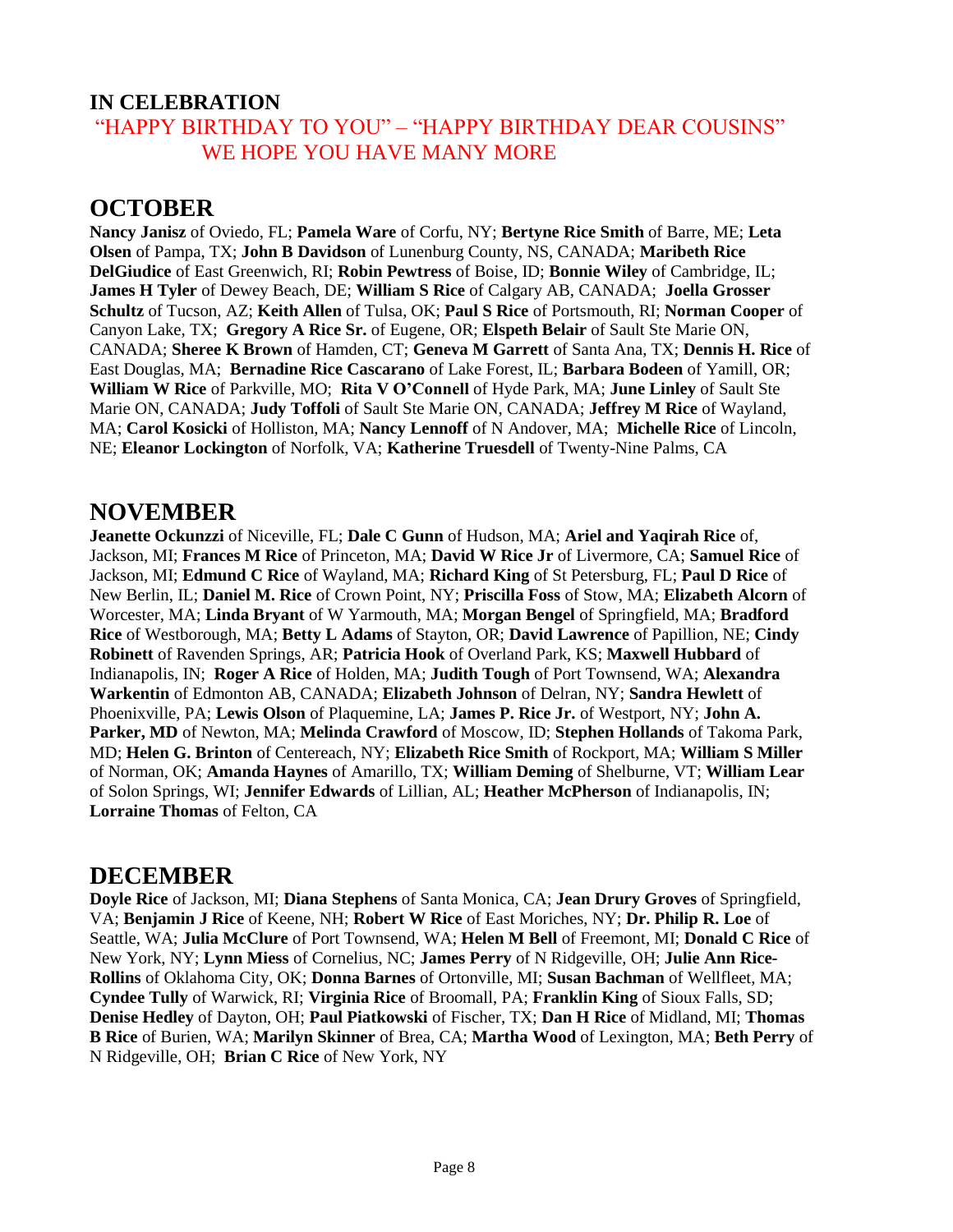## **Rice Books Available**

#### **The Rice Family**, by Andrew Henshaw Ward **[\$5]** 110 pages

Hard-cover reprint. New, unused. A genealogical history of descendants of Deacon Edmund Rice who came from Berkhamstead, England, and settled in Sudbury, Massachusetts, in 1638. 379 pages. Includes a soft-cover supplement (1967) containing additions and corrections.

#### **The Rice Family, Supplement 2 (Part 1) [\$7]** 224 pages

Supplement Number 2 (Part 1) to *The Rice Family*, compiled by Margaret S. Rice (1983). Hard-cover reprint. New, unused. Additional lines of descent through the first eight generations, which were unknown at the time of publication of *The Rice Family* and the 1967 supplement.

#### **The Rice Family, Supplement 2 (Part 2) [\$8]** 720 pages

Supplement Number 2 (Part 1) to *The Rice Family*, compiled by Margaret S. Rice (1985). Hard-cover reprint. New, unused. A continuation of *The Rice Family Supplement 2 (Part 1)* from the ninth generation to the present (1985).

#### **Edmund Rice and His Family** and **We Sought the Wilderness [\$5]** 357 pages

Two manuscripts in one binding. Hard-cover reprint. 1986. New, unused. *Edmund Rice and His Family*, by Elsie Hawes Smith (1938) An historical narrative about the early days of the Rices. Contains much genealogical information, as well as being a charming story. *We Sought the Wilderness*, by Rev. Clayton Rice (1949) An historical narrative based on those Rices who pushed Westward to the prairies after short stays in New Hampshire and Vermont.

**A Genealogical Register of Edmund Rice Descendants [\$15]** 1594 pages, published by the association in 1970. A continuation of A.H. Ward's Rice Family (1858) and the supplement to that book, bring it up to date at the time of publication. *This book is out of print but is available for purchase on CD -* **Association members only.**

Mail your check/money order made payable to: Edmund Rice (1638) Association, Inc. send to:

**Michael A. Rice 201 Old Post Rd Wakefield, RI 02879-3908**

### **More Books… by our cousins**

**Jane Rice** – Bob Fogg and New Hampshire's Golden Age of Aviation, consists of 220 pages. The book tells the story in words and numerous pictures of Robert S. Fogg, the pioneer who brought aviation to New Hampshire, beginning in 1920. Thomas Emerson Proctor Rice, the author's grandfather, flew in France during World War I and from 1936 to 1938 was a partner in Fogg's Winnipesaukee Air Service. Those interested in aviation history, or the history of Lake Winnipesaukee, N.H. will enjoy the book. Jane would be glad to personalize with any desired inscription. Jane Rice can be reached at PO Box 5, Moultonborough, NH 03254. *Price is \$19.95. The book is available on Amazon.*

**Roberta Gries - Anomalies – Pioneering Women in Petroleum Geology: 1917 – 2017** is a 405 page celebration of individual courage, tenacity, and professionalism as well as a timely reminder of our past, when male-dominated professions excluded women. The social structure outside this profession amplified the struggle for equality: the inability to vote, the dictate that women should not work outside the home when married, the pervasive practice of lower pay for equal work, the paucity of advancement opportunities, and the lack of recognition in companies and associations. The women described in *Anomalies* took the steppingstones necessary to gain respect and become leaders in their chosen field. They are celebrated herein. **Price is \$50.00 and available on Amazon.**

**Alda Kaye - "Conversations with a Curator - Understanding and Caring for Aged Textiles and Clothing".** The soft cover is \$15.95 and the hard cover is \$25.95. An e-book for \$9.99 is also available. An autographed copy can be purchased from the author at [alkdsj@cox.net.](mailto:alkdsj@cox.net)